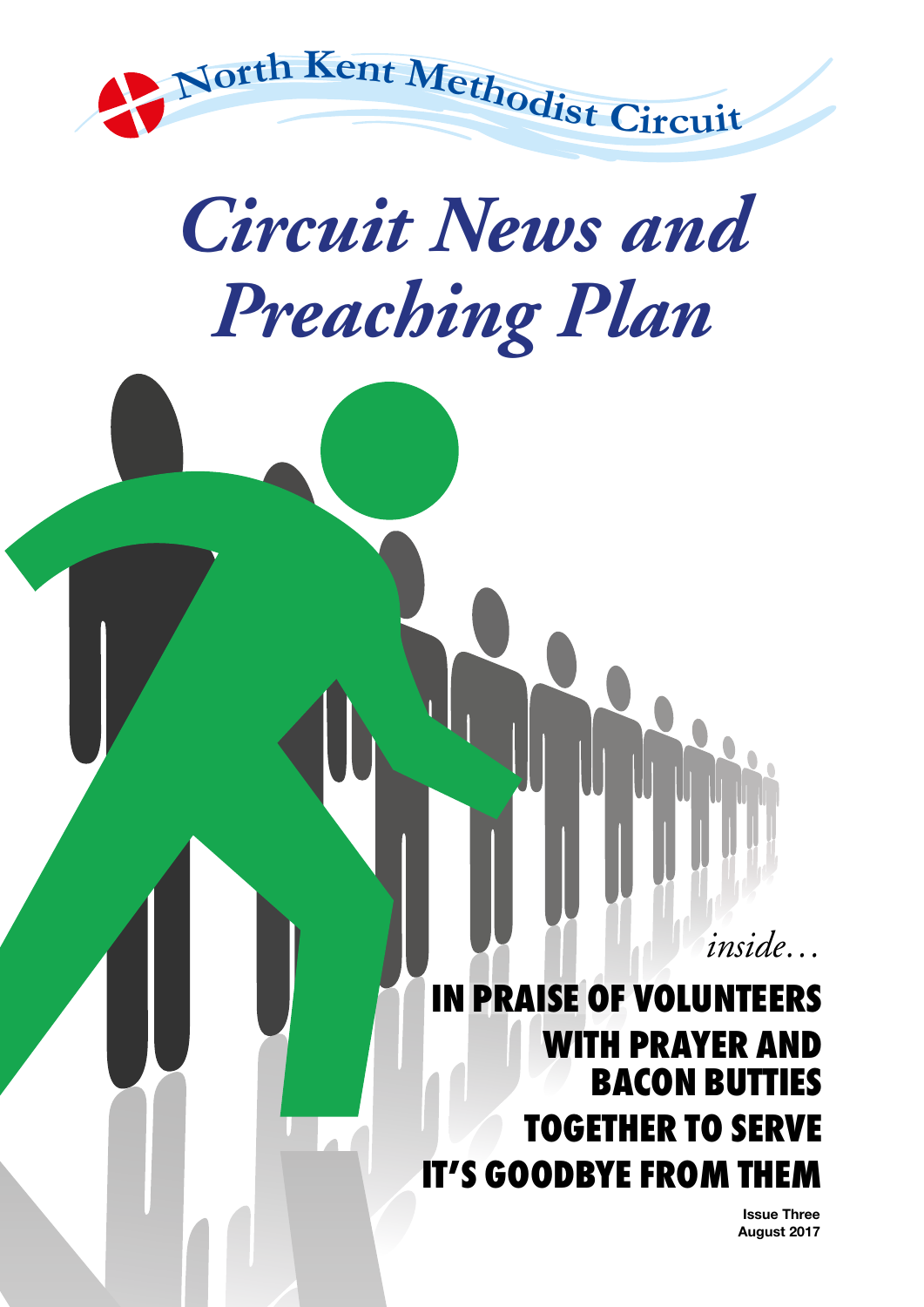# *In Praise of Volunteers*

**How is God calling you to be involved with the Kingdom work of your church and beyond? So often we think that the only ones doing 'real' Kingdom work are the ministers and the Local Preachers, but God has many more jobs to be done – both in and outside the church! And they don't all include standing up front and talking…**

Our recent Circuit Staffing Review focussed primarily on our Ministers and Lay Workers – what they do, what we need them to do, how much they cost, and how much we can afford. While that review was important, it also made us very aware again of all the volunteers we have in our churches! Without those volunteers and the thousands of hours of unpaid service they give, our churches would not be able to survive.

And while the work of God's Kingdom is not confined to what goes on in our churches, that's one place to start in the task of spreading God's Kingdom throughout all our communities. In this issue, we're focussing on the vast network of volunteers in our circuit churches. We won't be able to include every single role that every volunteer does, but we hope to give a taste of some of the Unsung Heroes in our midst. And maybe you'll be inspired to use some of your hidden talents as well!

The magazine held in your hands is very much the product of many volunteers – from Richard Vincent who oversees the process to the writers who make their



contributions; from Gillian Collins who uses her editorial skills to get the writers' copy into a usable format to Paul Skipp whose layout skills make the magazine look fresh and interesting. We do pay for a professional printer, but the distribution of the magazines is done by Chris Chare in his 'off-hours'. And the Plan, which includes the schedule of services provided by our ministers and our large band of volunteer Local Preachers is readied for print by Tony Brown's volunteer efforts… And then the local church Stewards and Pastoral Visitors distribute the copies far and wide…On and on the volunteer process goes – just with this magazine!

We hope you'll enjoy reading about some of the volunteers in our circuit. Perhaps for a future magazine, we'll focus on the volunteering that our church people do in their communities. If you've got an idea for a story, let us know. And if you've got an idea for how God needs you to use your gifts and talents, then – what are you waiting for? Get involved! Go volunteer!

Bonni-Belle

### **OUTREACH & MISSION**

. . . . . . . . . . . . . .

**The foundation for our work in outreach and mission is in building a Discipling Culture and developing Missional Leaders. This is underwater business – lots of effort without visible reward. Like an iceberg, what we see above the water is just the tip of what is below the surface.**

We have been testing our ability in Huddles during the last two years in order to understand what this means and what we need to learn in order to provide the weight for the iceberg to emerge from the water. At the recent Circuit celebration at the Brent 100 disciples gathered together to share and to worship. What a celebration it was! Worship is again the visible sign of our

loving relationship with God through Jesus. Everything we do has to be founded on our love of God which is our response to his love for us. Jesus only had 12 disciples, so what can we do in North Kent with him leading, guiding and encouraging us?

*continued on page 5*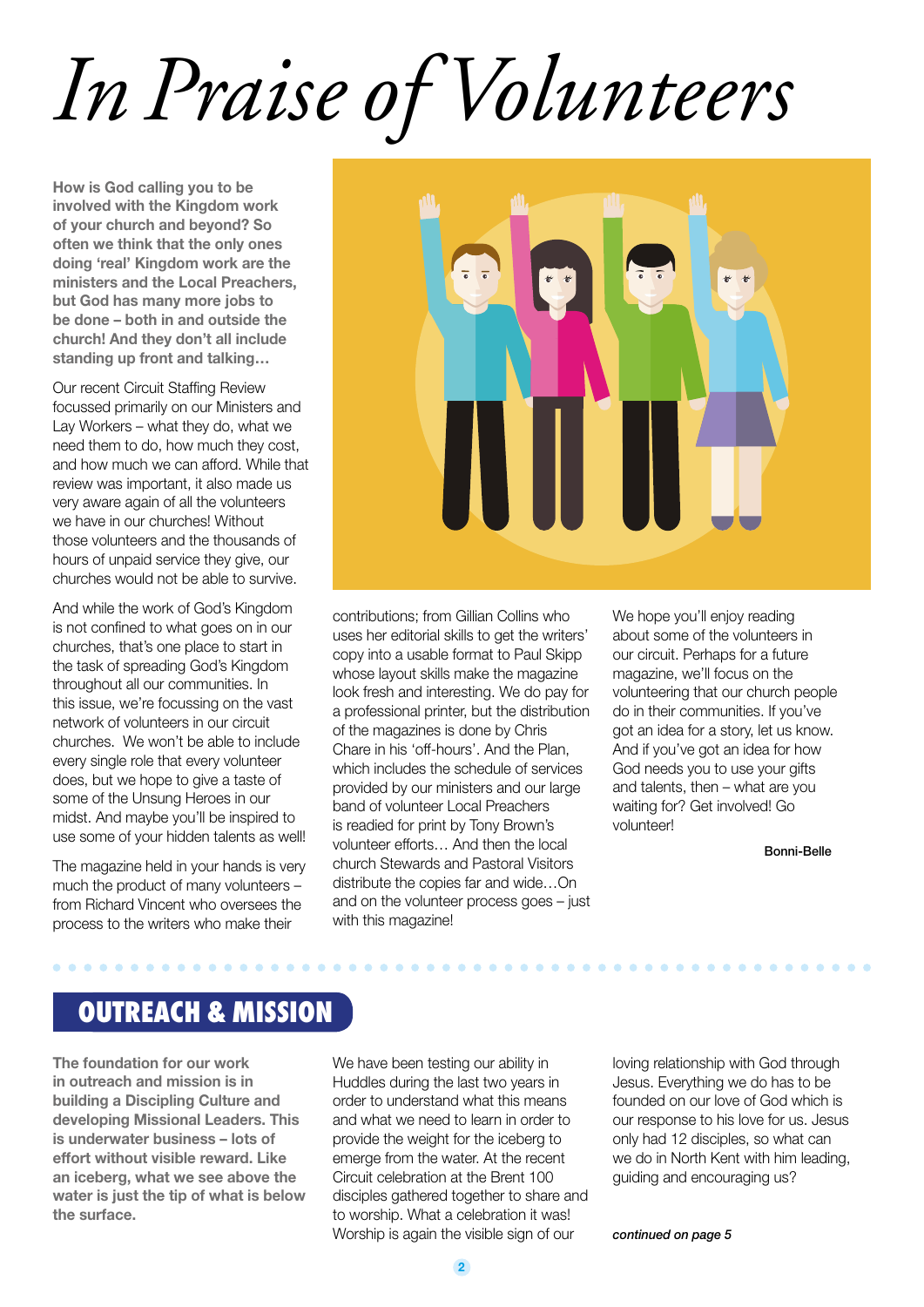

**This summer a group of 14 people from the North Kent Circuit are going on a mission trip to Belo Horizonte in the South East of Brazil. We will be sharing in the mission of The Central Methodist Church Belo Horizonte and working with a good friend, the pastor of the church, Pastor Wesley.**

The mission includes arranging a market and bazaar where we will sell some of the second hand clothes that we take for children in the local shanty towns. Proceeds from the sale go towards the upkeep of a local crèche run by the church (more about this later). We also go out in the streets in the evening taking soup and rolls to homeless people living in the city centre. There is a mix of homeless people in Belo Horizonte including whole families living on the street and street children. We visit churches in local shanty towns (poor communities) where we worship, testify and pray with the church members and give out basic food packs to the poorest people living in that community. We are going to a town called Santos Dumont, near Belo Horizonte, to share in mission and outreach with 400 Brazilian Methodists, offering to local people the gospel message, food, medical care, dentists and prayer.

We will also visit the crèche run by the Methodist Church in Belo Horizonte called Crèche Isabel Veiga Pinto. The crèche supports the needs of 75 nursery children, 20 babies and 40 preschoolers each day. The children come from four neighbouring favelas (shanty towns) where people live in desperate poverty. Due to the financial crisis in Brazil the crèche has struggled to keep the doors open. The government helps with food (partially) and pays for 15 staff, however maintenance of the building and all the equipment for the crèche is paid for by the Methodist Church in Belo Horizonte.

Since 2010 members of our churches at Tonbridge Road, Larkfield, and now Sittingbourne and Hope Street have raised around £2000 a year which has enabled the crèche to stay open. Without this help the crèche would have closed and many children would have been put at risk and exposed to the streets, abuse and drugs. The kids are mainly from single parent families and live in extreme poverty with a parent or parents having problems with drugs and alcohol. For the majority of the children the crèche is the only place where they will experience care and affection and normally receive their only meal of the day. The crèche also showers the

children and washes their clothes and looks after every need of the children who go there. Without the crèche these kids would not have any meal, just milk, bread and rice which leads to malnutrition and shortens their life span. Without the crèche many of the children would grow up to be addicts, commit crimes and end up in prison or most likely be dead by the time they are 18. This is a vital service to the community and it is incredible that we can be a part in transforming the lives of so many children.

As we go to dangerous places we ask you to pray for the team and that God will be with us and keep us safe.

#### Blessings, Gary and Luzia Watt

Nellie Adjaye / Dorcas Annan / Alan Connor / Sarah Petch / Margaret, Emily and Becky Darge / Samuel, Doreen and Christian Williams

https://www.facebook.com/ MetodistaCentralBH/?rf= 180059695376933

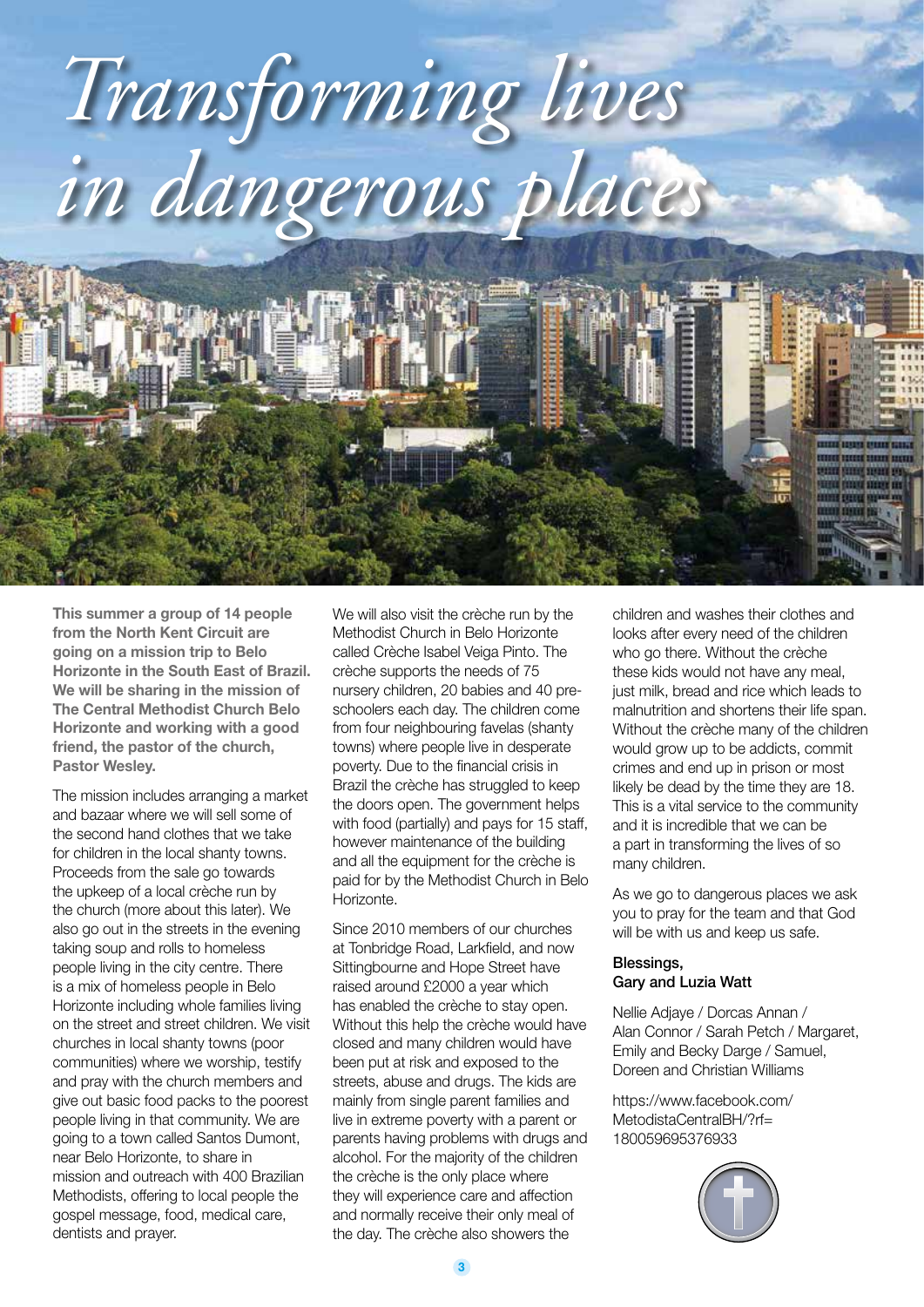## *Our walk with Jesus*

**Many question the story of Adam and Eve in the Garden of Eden but I read it not as a beginning but as a destination with only our selfishness blocking the way. The Bible is full of new beginnings and journeys. The walk with Jesus on the road to Emmaus is an example. What journey are we making as Methodist disciples in North Kent, where are we travelling to and which road will we take?**

#### Vision for Methodists for 2025

In the circuit vision that we as a group of Methodists in North Kent have adopted, there are three crucial headings under which we capture our Covenant relationship with God and our Kingdom challenges for the next eight years at least. The vision goes beyond asking will we still be here eight years from now. Instead it focuses on what can be. The three headings are drawn from the Methodist Church's "Our Calling" which until this year were printed on our Membership Cards. So it's not just our vision but the calling for all Methodists.

#### **Worship**

In this context we don't mean, "just on Sundays" but in the whole of our lives; our relationship with God as individuals and as congregations and communities. Our lives are how we worship in the deepest sense of the word; never being apart from him, always being in his presence, knowing he is there with us at each step of the way. Jesus rested in his relationship with the Father, so he too made a new covenant with us. If we remain in him our discipleship will

bear much fruit. Here is the core to our vision. Being in covenant relationship with God through Jesus and being learners of him, doing the things he would do and saying the things he would say and listening with his ears is all there is.

#### Learning and Caring

Being community is absolute. As the people called Methodists, we are the Methodist community. Methodism calls us to fellowship, to loving each other, caring for each other and enjoying each other's friendship. A couple of questions for each of us: how do I put this into practice? Do I love my Christian friends? Am I a participant in fellowship or am I a wallflower?

#### Outreach and Mission

If we do not get the first two right then winning souls for Jesus is going to be like pushing water uphill. If we are strong in worship and learning and caring then we are going to be a people in whom the Holy Spirit is audible and visible. In a hurting world, where integrity and social justice are at a low ebb, while violence and an attitude of "the end justifies the means" prevail, the Holy Spirit will make himself heard and the world will be seeking him. We just have to learn how to share what we believe.

#### So what?

The "so what" is just this. What are you going to do, individually, as a community or a congregation or as community leaders to bring the news of the Kingdom to your area?

Richard Vincent

### *Encounter Worldwide – a short-term overseas mission programme*

**Encounter Worldwide is the shortterm overseas mission programme that places self-funding volunteers to work in partnership with Methodist churches, communities and organisations around the world for a period of 3–12 months. The aim is for volunteers to explore faith, share skills and enrich mission for both the overseas and volunteer's church communities.**

Unlike the Mission Partner programme for three years or more, Encounter Worldwide is an opportunity for shorter term mission. Volunteers experience the Methodist faith through the lens of another culture, challenging their personal faith and opening their eyes to God's mission in a new light.

Volunteers will take a journey: deciding if this is the right call for them; applying; being matched to a host; fundraising; preparing and training. They will undertake the placement, be supported in their return home and take the experience they have had to continue mission within the Methodist Church locally, regionally and nationally.

If you would like further details or want to discuss directly I would be extremely happy to arrange a phone call at a time convenient to you or alternatively visit an interested District to share more on the programme. Any feedback and thoughts on the development of this programme would be very gratefully received. A series of resources is being developed to support the programme.

Further information can be accessed through the website at www.methodist.org.uk/ encounterworldwide or by contacting me on goodenr@methodistchurch.org.uk

Many thanks, Rachel Gooden, Programme Support Officer

Mission & Advocacy Cluster The Connexional Team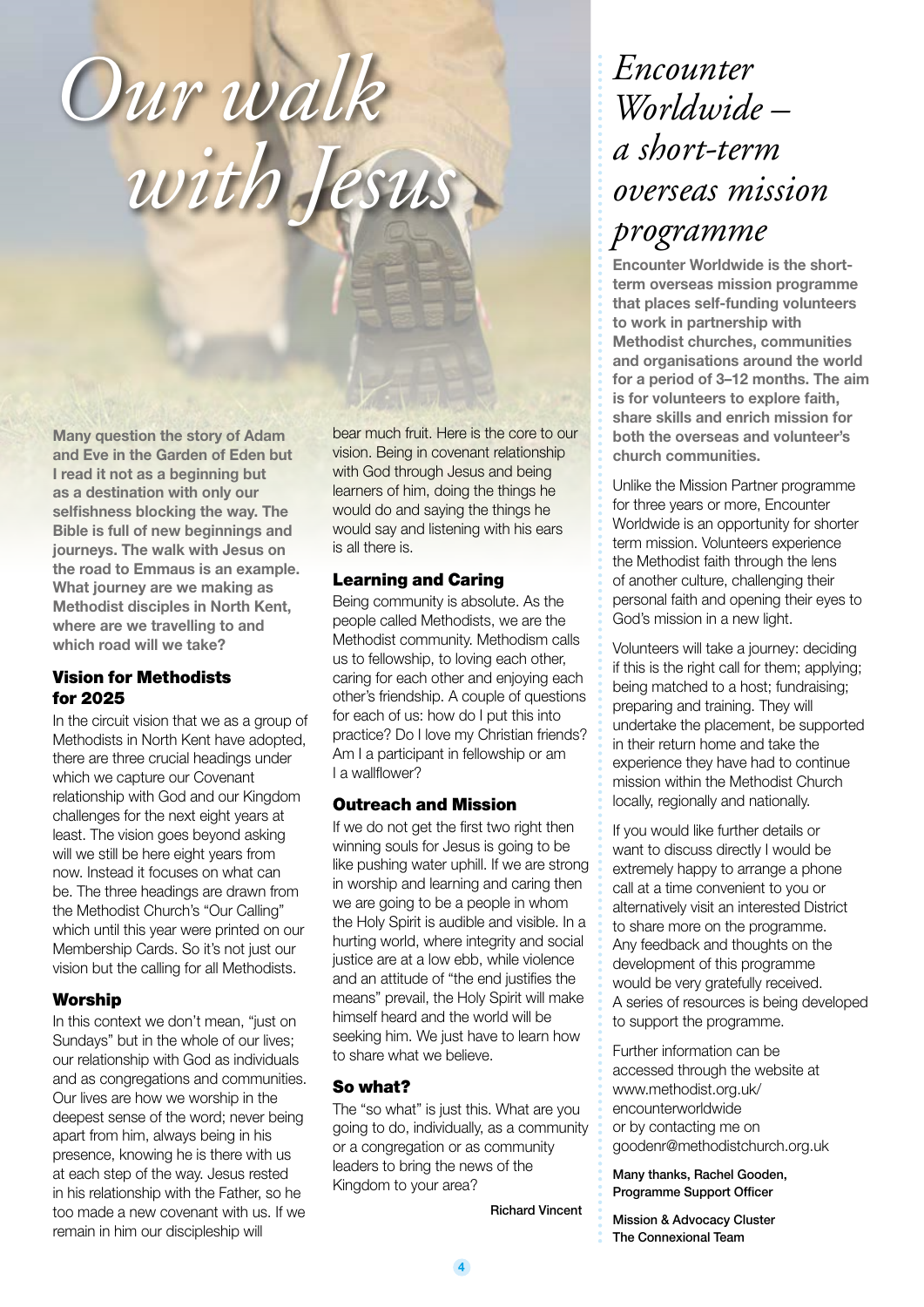*My day at the Palace*



**On 1st June 2017 I was honoured to be invited to be a steward at a garden party hosted by the Queen at Buckingham Palace. I was asked bec ause I had recently obtained my Queen's Badge through my work in the Boys' Brigade at Hextable Methodist Church (4th Bromley BB).**

The day started with a train journey to Victoria, then trying to find the other members who were also stewarding. We were told to meet outside Pret a Manger, only to find that there were three branches in and around the station! Once we had all reached our meeting point we walked to Buckingham Palace, where we were checked in before being taken to a meeting room for a lunch of sandwiches and tea.

We were each assigned duties before being taken to the garden. The Queen then came out to greet the volunteers,

moving down the line asking everyone where they had come from. After speaking with the Queen, we moved off to our assigned duties. My duty was at the Garden Gate, collecting the tickets from those who required disabled access to the party.

Our final duty of the day was to form a Guard of Honour in the hallway as people left the party. This was tiring on my legs, as we had to stay while the majority of the guests left – there were 8,500 people invited!

Overall, my day at Buckingham Palace is an experience that I'm never going to forget, and I'm honoured that I was chosen as one of eleven Boys' Brigade members from London District to assist the Girls' Brigade in being stewards for this occasion.

Andrew Cross



#### **OUTREACH & MISSION**

*continued from page 2*

#### Missional Leadership

Missional Leadership (Class Leadership or Team Leader) is crucial in our walk with Jesus. We need to be a people who are openly prepared to talk about their relationship with God in Jesus so we can all learn better how to share faith. In our vision, learning this skill is seen as vital to being able to bring transformation to our lives, the lives of the people we meet and to the communities with which we engage.

Often people have said to me that they are frustrated because they don't feel able to help with Mission. How often do we say wistfully that of course we have lost the younger generations? But what can we do – something must be done.

#### Heart Attack

Well, the time has come. We are ready to start to share with followers of Jesus the way to become disciples who can win hearts for Jesus. You see, it's in matters of the heart that we need to work. John Wesley said about his moment that he felt his heart strangely warmed. We are in the heart-warming part of the body. Our minds are already engaged but it's our hearts which govern our thoughts, feelings and actions.

#### Altar Call

Some of us remember how the Billy Graham crusades always included an Altar Call when the famous line "Come on down!" took on new meaning. It was a defining moment for many people as they made the public decision to follow Jesus and learn to become disciples – to allow Jesus to take over their hearts and guide them to do and say the things that Jesus would say and do if he were them. Well then, please ask him in your prayers if he is calling you now to help us with Outreach and Mission. We are seeking to meet with anyone who wants to help us in this essential part of our work. Please contact me as Circuit Steward – Equipping for Mission.

Richard Vincent

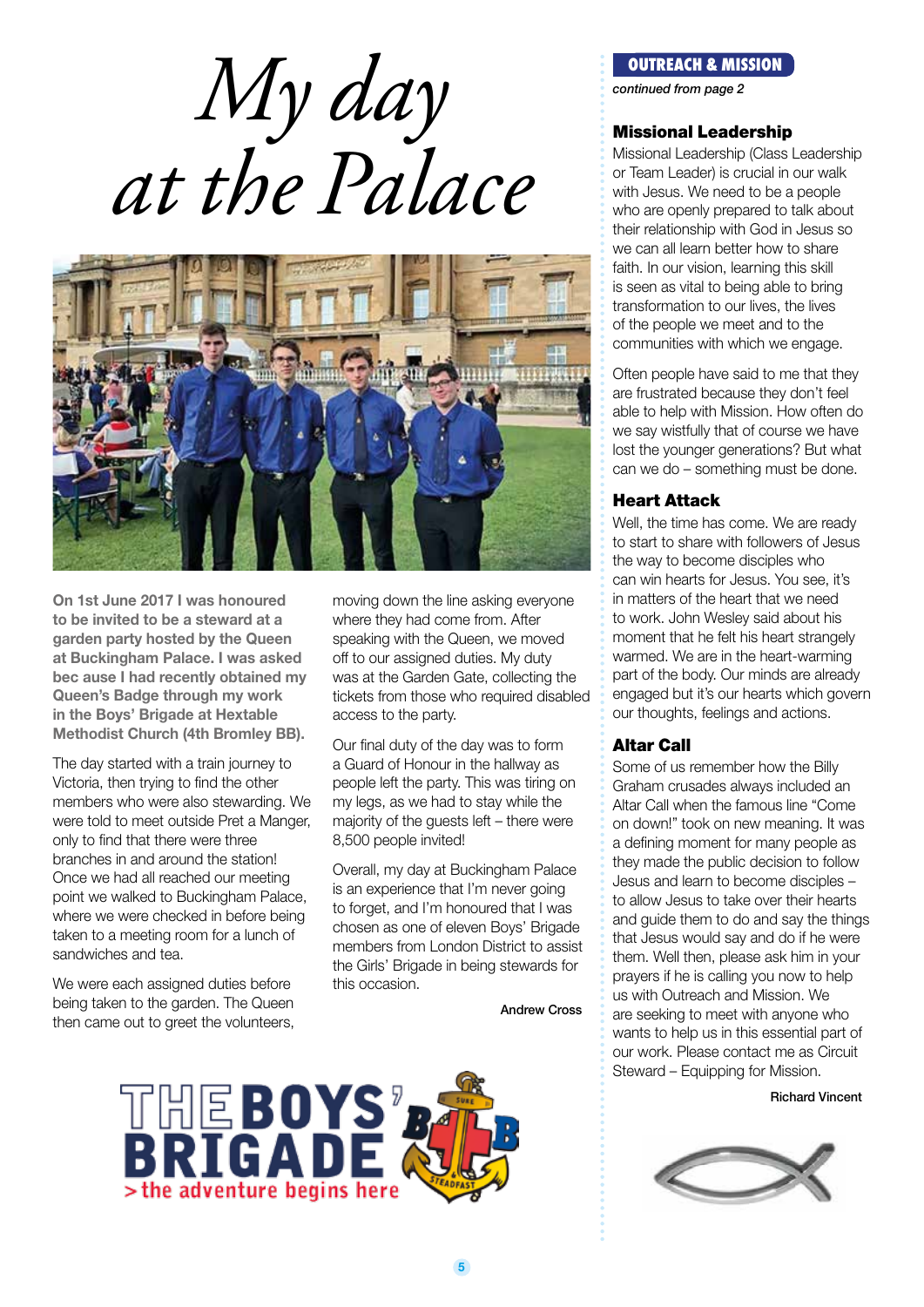## *Through the night with prayer and bacon butties*

**There was an unusual sight on the streets of Gravesend recently. A slightly awkward crumpled looking man could be seen wearing over his normal clothes a yellow high visibility vest. He wandered rather aimlessly through the town holding occasional conversations with people and picking up the odd can that lay discarded on the ground.** 

If you had looked closely at him you would have noticed between the warm hat and scarf some familiar features. For it was me, spending a bit of time observing the fantastic work of the volunteer Street Pastors who provide a presence on the streets of many of our towns, giving help to those who need it and seeking to create a calming atmosphere should any tension arise.

#### A huddle for prayer

They met together at our Methodist Church which is their base and began the evening with worship. Some remained at the base through the evening; their role was to offer the work of the night to God. Then, those who

were to go out formed a huddle for prayer before taking to the streets. As they went about talking with people and where possible helping them I could sense them holding those they met before God. They also asked if people wanted to be prayed for by the churches of the town in their Sunday services. Many gratefully took up the invitation and shared their concerns and their needs. One man spoke of his attempted suicide. A woman spoke of her friend who had taken his own life and of her own occasional suicidal thoughts. The whole evening was surrounded by and filled with prayer.

My evening with the Street Pastors was not fast and furious. We gently went from place to place. You were however never sure what you would meet. It was nearly Halloween and there was talk about the possibility of confronting those who at the time were dressing up as scary clowns just in order to frighten people; in the event, we didn't see anyone playing this game. We were guided at one moment to a place where there had been an assault – by the time we arrived the Police had been, no arrests had been made. My sense is that sometimes there can be trouble.

#### A glimpse of God's love

The report which the Street Pastors make of their evening's work makes sobering reading. Among other things they record how many knives,

offensive weapons, drugs and fire arms they have recovered. When things do flare up the Street Pastors are simply there quietly offering their presence, their help and their prayers. Those I was with were skilled at striking up conversations with people and sensitive in listening to their problems and worries. One man stopped me to thank me for the help that he had received a few weeks before. A woman said to the group "Do you believe in God?" She could see that in the work of the Street Pastors there was a glimpse of God's love in action.

I spent two hours on the streets, which took us to midnight. We went back to the base where bacon and sausage butties had been prepared to get everyone through the hours to 2am. I'm a bit of a weakling – I didn't stop for the second half. I went home to bed, but I had the butty before going home anyway.

The night had been soaked in prayer and borne along by the Holy Spirit. The work of the Street Pastors is truly appreciated and valued by the people who fill our town centres on a Friday and Saturday night. The presence of God is real in what they do. I returned home with a new gratitude to them for volunteering and responding to God's call.

Tony Graff

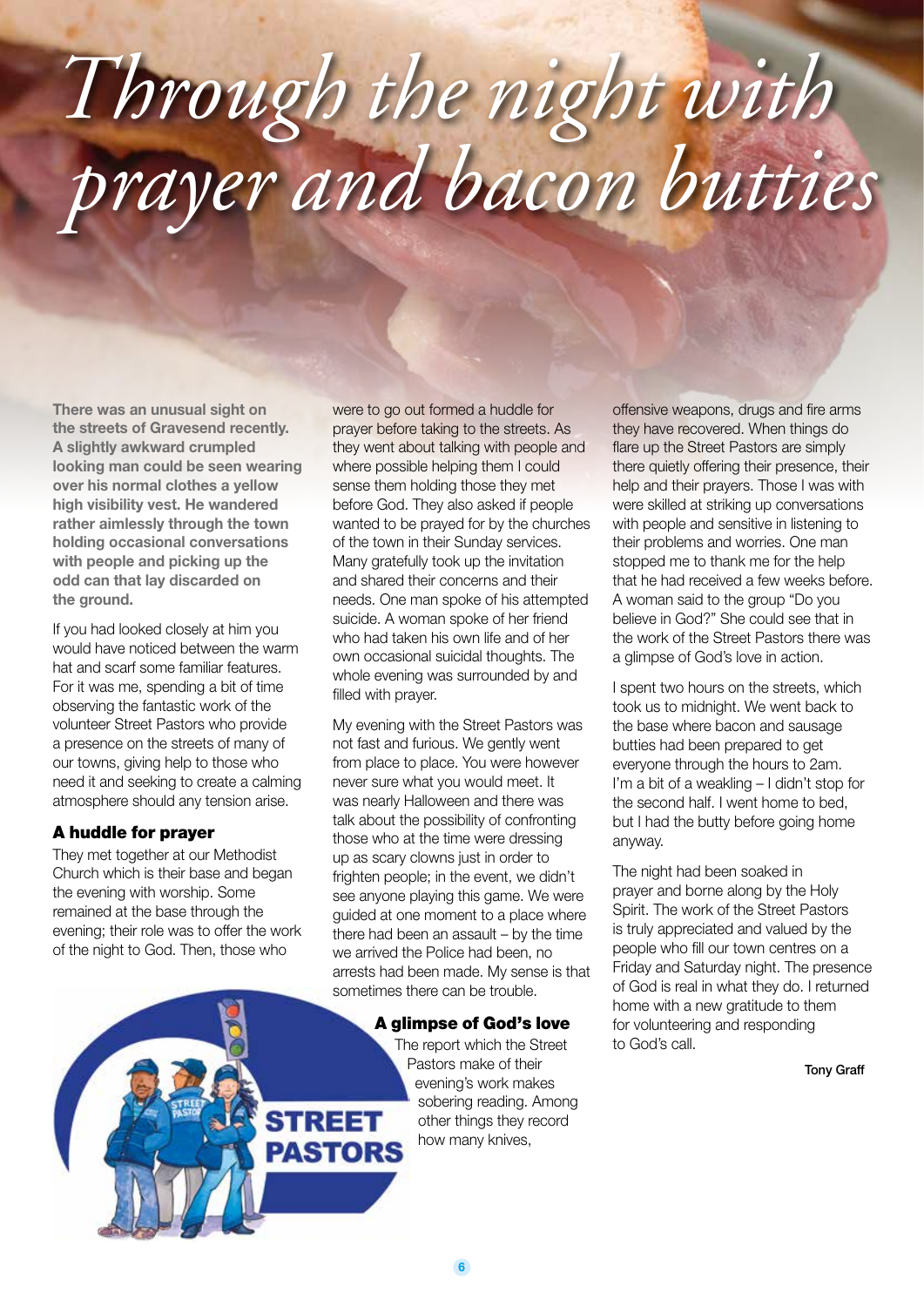*The Small Church with the Big Heart*

**I would like to let you know what we have been up to at Swanscombe Methodist Church over the past few months.**

In January, we had our Fun & Fellowship evening with a faith tea. It was a fun evening with quizzes, puzzles, games and a sketch with Noah trying to give his wife an umbrella! We started our Twenty Minute Church service in January, which has been very positive and an ecumenical occasion, with three churches represented and some non-church goers. This is now a regular event held on the first Tuesday of the month.

For our Lent course, we joined with the Parish Church of Swanscombe and looked at what it would be like to be in the "crowd", which provoked some unusual responses. On Good Friday, we joined together with Swanscombe Churches Fellowship (Christ Apostolic Church, Redeemed Christian Church of God, Swanscombe Methodist Church, and St Peter & St Paul) for a walk of witness in Swanscombe, then a short service together followed by lots of hot cross buns.

a new project trying to raise urgent funds to get it repaired. We had saved enough to repair the ceiling and decorate the interior school room, but now that will have to wait.

We have started up a hardship fund for any friends of the church in need. This also helps the local food banks – we are supporting St Mary Greenhithe Food Pantry, Swanscombe Lunch Club and Hive Hope Food Bank, held at the Rainbow centre.

We are also supporting the White Chapel Mission by collecting clothes, toiletries, and food and by knitting blankets. So far this year the ladies have knitted 18 blankets. The picture shows one knitted by Pauline and put together by Joan.

We ask for your prayers for our new outreach mission, our Twenty Minute Church Service and for our roof project.

Don't worry about anything, but in all your prayers ask God for what you need, always asking him with a thankful heart. Philippians 4:6

Janet Errington

In April, we had a Songs of Praise service with Swanscombe Churches Fellowship, sang some brilliant songs and nearly lifted the roof off!

Our Coffee Mornings held on the second Saturday in the month are still our main community outreach and are well attended. Tony is often seen in the kitchen doing the drying up.

#### Saving and supporting

Buckets are now the order of the day, as the roof over the school room is leaking! We now have



### *President of the Methodist Conference visiting North Kent Circuit*



**The Revd Loraine Mellor will be visiting the North Kent Circuit on 21st October 2017. She will be spending the day with the circuit and will take part in a tour of Ebbsfleet and the new housing emerging there and also having lunch at Gravesend Methodist Church. We hope to finish the day at the No3 Coffee House run by the Circuit Church plant called the Beacon Church. More details will come your way soon.** 

The Methodist Conference has elected the Revd Loraine N Mellor as President and Jill Baker as Vice-President. Both started their year of office when the Representative Session of the Methodist Conference met in Birmingham on 24 June 2017. They succeed the current President and Vice-President, the Revd Dr Roger Walton and Rachel Lampard.

Loraine has been a presbyter since 1995 and is Chair of the Nottingham and Derby District. A member of the Church's Strategy and Resources Committee, she is coordinator of the Larger than Circuit group which is considering how the Church can best reflect the missional needs of today's Church.

"I want to encourage and enable the Church to put God back on the agenda in our communities and enthuse people to share the Good News. The Church has reached a tipping point, the time has come for us to take some risks in our mission and in our discipleship in order to help us grow," said Loraine.

www.methodist.org.uk/newsand-events/news-releases/ the-revd-loraine-n-mellor-and-jillbaker-elected-as-methodist-presidentand-vice-president-for-201718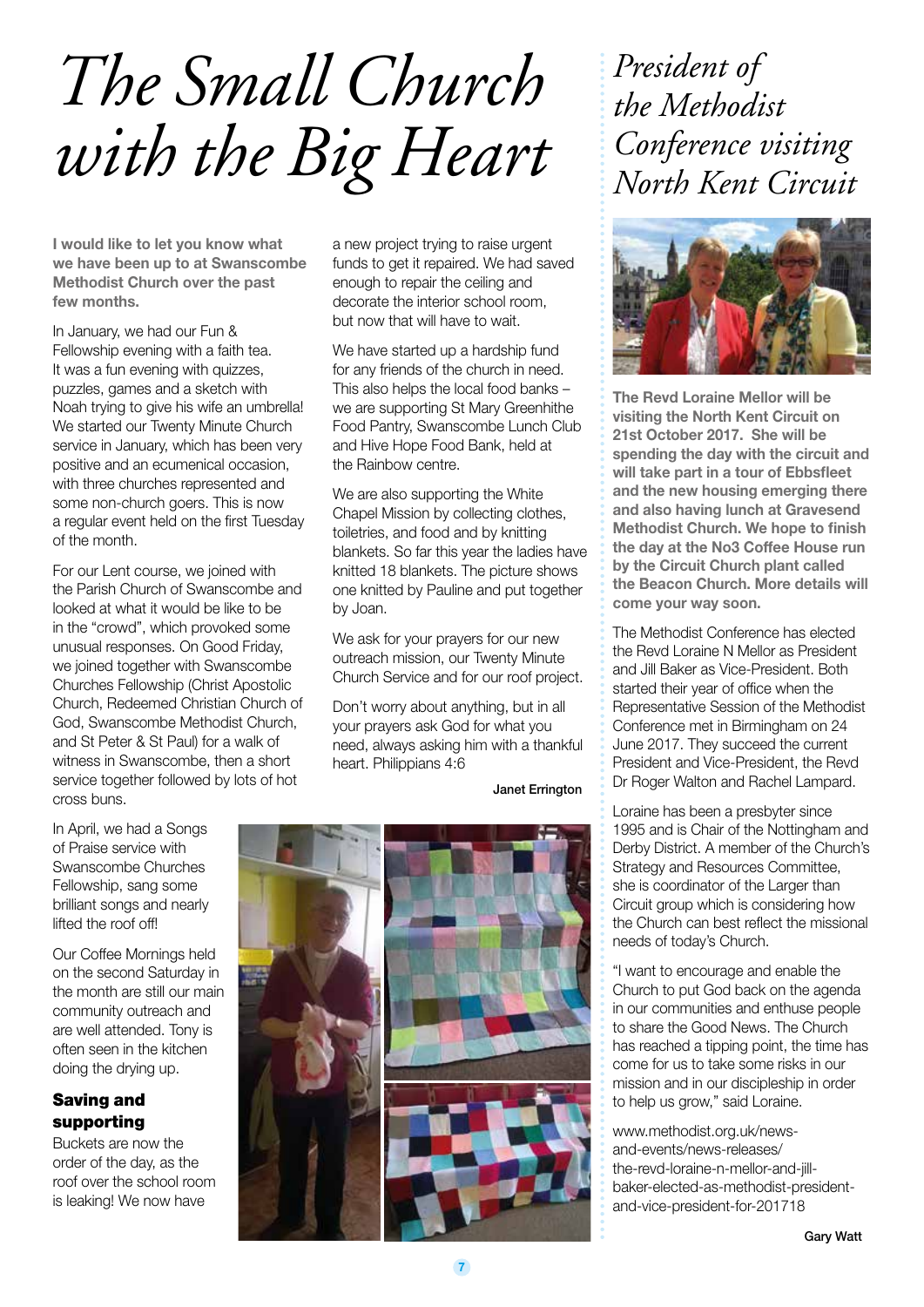*Musings of a retiring Circuit Steward*

**It seems a long time ago that I was first asked to consider being a Circuit Steward. It was not a job I had ever thought about or felt called to do. I remember responding that if I can see how it val benefits our call to be disciples of Jesus then I would have no option but to accept. And so I became Circuit Steward, soon to be working with Superintendent Minister the Revd Melvin Cooke with special responsibility for "Equipping for Mission" in a new enlarged Circuit.**

What we all learned all too quickly was that this "Circuit" made of four old circuits joining together did not exist. So our role was actually to reinvent circuit in a new form. There was not a model to follow and we did not even have too much experience of what a Circuit Steward should do.

So in six years what have I learned? Most importantly that circuit is actually a community. Circuit Stewards together with ministers and all staff try to discern the will of God for us here in North Kent by exchanging ideas with church leaders, members and the Circuit Meeting, of sharing our own prayers, dreams and ways of being Methodist Christians and bringing together those prayers into our life as Methodists and churches. Bu we also listen to the wider Connexion in the form of the District Synod and Methodist Conference, trying to ensure that in all we do, we live within and as part of the loving people called Methodists.

#### Slow and steady progress

I believe that as we come towards the new connexional year starting in September we are in a stronger and better place than we have ever been. We have the best team of staff we have had in my six years who are buying in to God's plan for us. We lay people still have to understand how we give our ministers the freedom and support they need to help us on our journey of discipleship. Staff need to think through how they can best serve our Lord in times when resources are minimal and the scale of what they are being asked to do seems overwhelming. They need our love and support continually. How often over the six years have I seen examples of Methodists who have been so passionate that they are right that they have forgotten the greatest commandment? I commend to you the love of God, unconditional, undeserving, immeasurable and timeless. So too should we love our ministers and staff.

production

We have a vision. The Circuit Vision is one of the most important things we have done together and will bind us together in the coming years. I pray daily that I will find it on the doors of every one of our churches, that every church leadership is asking the question about what can we do to bring this vision to reality in our Church. You see, circuit is just the churches, their leaders,

**8**

their members and their adherents joined together as one community.

#### God is calling you

Lastly, where are we on "Equipping for Mission"? Well, we have some ideas coming together which will I believe facilitate our sharing faith with our communities in a more effective

way than we have been able to in the past. Look out for the new team in the coming months. I will continue to work with them and support them in every way I can, as long as I can and as long as it continues to be God's will for me.

So for the future, really consider if our Lord is calling you, even if it's in a direction in which you do not wish to travel. I truly believe God is working on our Circuit right now. He knows us and loves us and he is always showing us new opportunities. Always there will be crises and problems which divert us momentarily from God's plan. But together we keep our eyes on the prize and our trust in him who we serve. Thank you for all the support you have given me over the years and I pray that every day you know God's love for you.

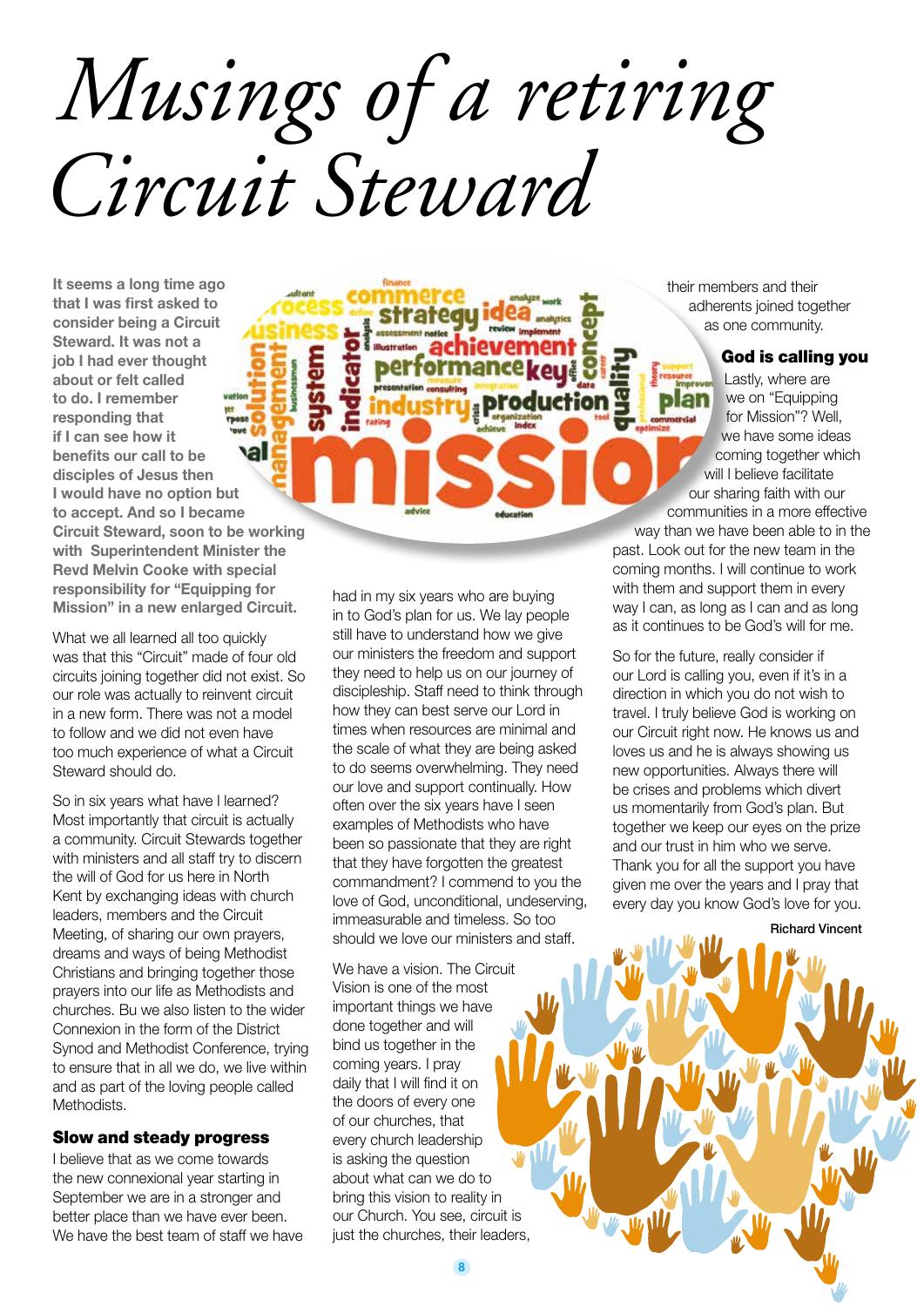# *Helping the Homeless*

**On 18th December 2016 and 14th April 2017(Good Friday) ten members of the Hextable Methodist Church Boys' Brigade (4th Bromley BB) went to Whitechapel Mission to cook and serve breakfast to some of the local homeless and rootless people. This meant an early start of 5am, so it's remarkable that everyone got there, considering the group was mainly teenagers.**

Arriving about 6am, we were thrown straight into serving teas and coffees to the homeless people and starting to cook the food ready to start serving breakfast at 8am. Being my first experience of Whitechapel as an over 18 year old, I was allowed to cook, which though daunting, meant I could stay warm in the kitchen on a cold day. I was mainly in charge of frying eggs, which I had never done before because I





personally prefer scrambled eggs. It was a challenge to ensure there were enough eggs ready for the centre's clients, but rewarding to hear their appreciation of something that we had prepared.

#### A humbling experience

With everyone working together throughout the morning, we successfully managed to cook and serve a full English breakfast of sausage, bacon, fried eggs, baked beans, tomatoes, mushrooms, hash browns and toast, as well as cereals and porridge to over 200 people, before having to clean up the kitchen, dining area and toilets. Many of us found the entire experience exhausting but satisfying and deeply humbling as we were allowed to help those less fortunate than ourselves.

Matthew 25:35 speaks of meeting other people's basic needs including giving them something to eat and



drink, welcoming those who are often rejected in society and clothing them if necessary. For those who went and experienced the Whitechapel Mission "Breakfast Challenge" it was a real lesson in what it means to "be church" rather that just be part of a church.

Andrew Cross, Hextable Boys' Brigade

"*For I was* hungry *and you gave me something to eat,*

 I was thirsty and you gave me something to drink, I was a *stranger and* you invited me in"

Matthew 25:35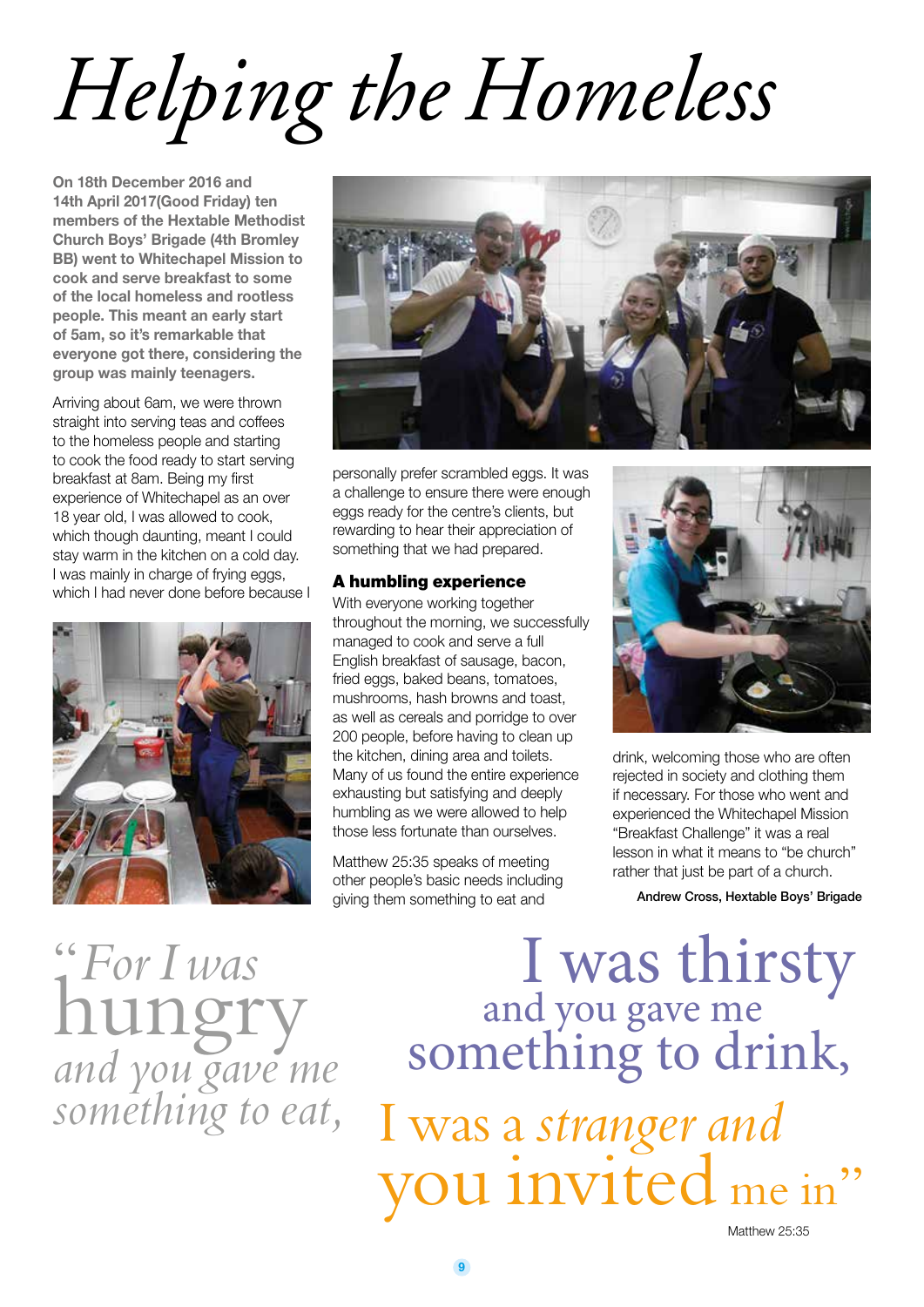*Dartford Churches Work Together to Serve*

"…for I was hungry and you gave me food, I was thirsty and you gave me drink, I was a stranger and you welcomed me" Matthew 25





Picture the scene. It's a cold Wednesday evening in January and it's likely to get colder still. It may well rain or even snow. Most people in Dartford are hurrying home to a nice hot meal and a cosy bed. But what if you're homeless? What if you haven't got a secure place to stay or any food to eat? Come through the doors of Spital Street Methodist Church and I'll show you.

At around 7 pm a group of people file in through the doors of the church into the light and warmth of the café area. Friendly faces welcome them and ask how their week has been. Newcomers are made extra welcome and shown the ropes. After signing in, the guests go to the sleeping area to find their sleeping bag and air mattress labelled with their name. They can leave their belongings by the bed and get a hot drink and a biscuit, read, chat or watch a film. At 8 pm everyone goes upstairs to the hall where tables have been set ready for a tasty meal. Helpings are generous and there are usually plenty of seconds. And then there's pudding!

Some guests are tired and so have a wash and settle down to sleep straight after dinner. Others want to stay up, chat, read or play Trivial Pursuit or chess. By 11 pm the evening volunteers have been replaced by the night crew and the guests are all settling down to sleep. The night shift volunteers can catch up on work or reading and sleep on a rota basis so that two people are alert at any time.

At around 5 am some of the guests need to be up and out ready for work but most sleep through till 7 am by which time the night shift have gone and the breakfast team have arrived. After a light breakfast, the guests go on their way rested and fed and better able to face the day ahead knowing that every night until the end of March they can look forward to the same evening routine.

Spital Street is only one of seven churches in Dartford who host the Dartford Churches Winter Shelter. The Brent Methodist Church is another and the rest cover a variety of theological and ethnic backgrounds but we all share in the conviction that, while we have homeless people in Dartford, the churches have a role to play in alleviating that suffering. The volunteers come from churches across Dartford and from organisations such as Dartford Lions and the Labour Party.

With so many churches involved, each church only hosts the shelter once a week and the guests soon learn how to find the different venues. The volunteers get to know one another and enjoy meeting people, both guests and volunteers, who they wouldn't otherwise meet. Before long you stop seeing people as "homeless" and start to see them as people each with

their own talents, abilities and needs. You recognise who wants seconds of pudding, who's worried about their Mum and who's brilliant at Trivial Pursuit even in a foreign language! You might even have had a conversation about faith with a guest or another volunteer. Most volunteers love the work and some have been extremely faithful in their service.

While we have a lot of volunteers we always need more especially on the night shifts (great for insomniacs!) and breakfast shifts (ideal for early birds!). These are hardest to fill on weeknights as people need to get up for work in the morning. Several of our volunteers have taken planned time off in order to sleep after working the shelter the night before. We also would welcome help with laundry and cooking and we love to show visitors round. We start looking for help from September ready for the following January.

Hard-working volunteers make the Dartford Churches Winter shelter a safe and welcoming place for some of the most vulnerable people in the coldest months of the year.

If you'd like to know more please contact Deacon Jane Paine 01322 277205.

**"Keep on loving one another as brothers and sisters. Do not forget to show hospitality to strangers, for by so doing some people have shown hospitality to angels without knowing it."** Hebrews 13

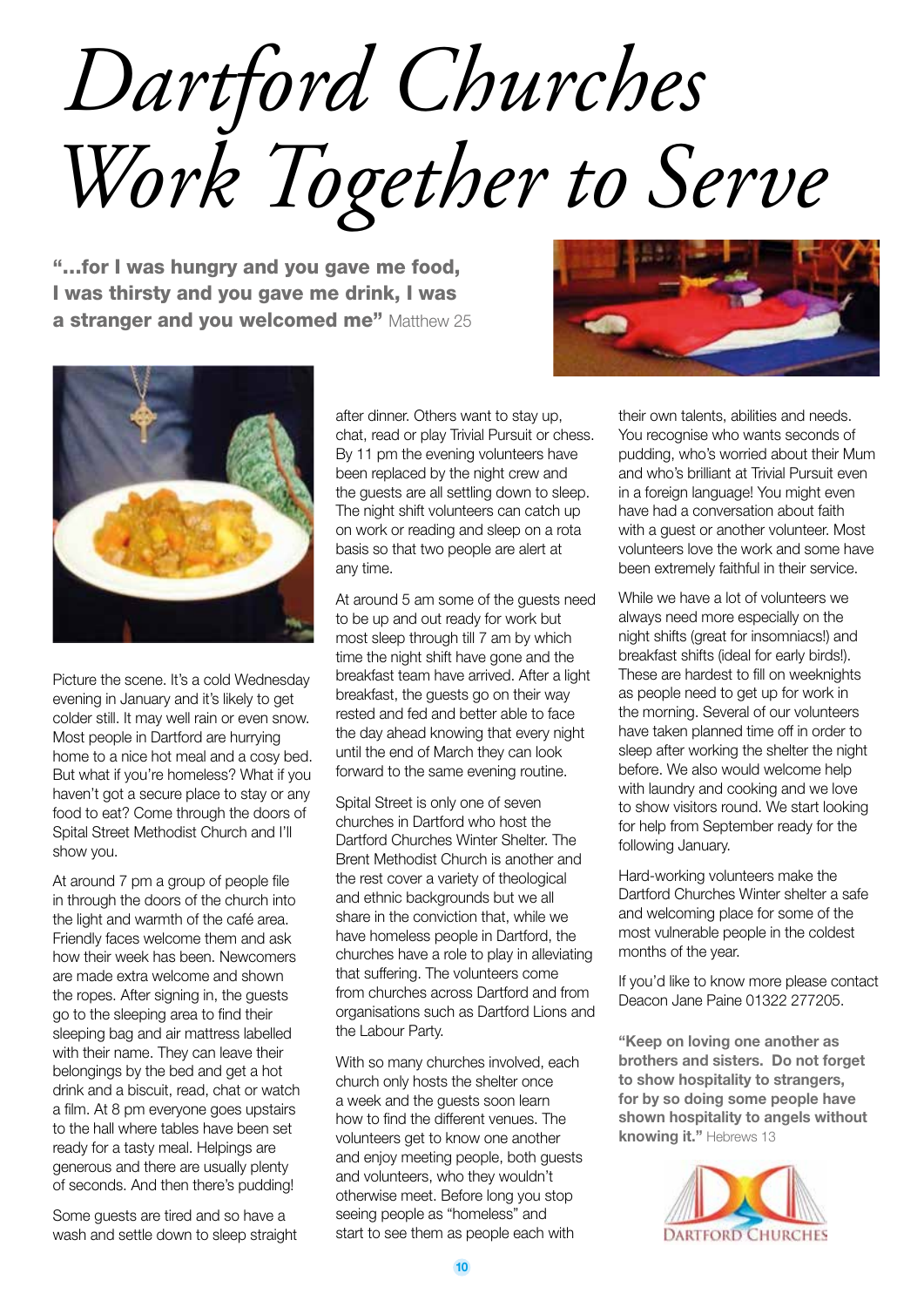# *It's Goodbye from them and Goodbye from me*

**When the circuit was formed and the structure of three Co-Superintendents was proposed, each of them was to have a Circuit Steward helping them. The Revd Gary Watt had Richard Vincent for Mission, the Revd Tony Graff had Monica Wilding for Pastoral and Local Preachers and the Revd Clifford Newman had me for Governance and Finance. At the end of August all three of us retire as Circuit Stewards after six years of service.**

Richard, who has a Methodist family background, is a member at Union Street Church and a Local Preacher and was part of the Maidstone Circuit before we joined together. During his time with Gary, they have pioneered a number of initiatives to encourage new disciples and new groups. There have been Life Shapes, Missional Communities, Huddles and newest 3Dm workshops. He always leads people each year on the Walk to Emmaus programme as part of his personal outreach. These have all helped to create new followers of Christ and new leaders and projects. Working with Simon (who has left us) they established a very successful project at Gravesend which is flourishing. Though Richard will no longer be part of the Leadership team, I'm sure the work of making disciples will continue.

Monica again can trace her Methodist roots through Ramsgate and back to Strood and was also part of the old

Maidstone circuit at Larkfield Church. Herself a Local Preacher, she has done enormous work with the Circuit's rising number of Local Preachers and Worship Leaders. The task of taking on the pilot programme for the new Local Preachers' course has consumed many hours of mentoring, marking and talking as well as chasing course members to meet their deadlines. The reward has been to see Local Preachers being accredited each year and some moving further into ordained ministry. A number of Worship Leaders, including me, have passed through courses led by Monica during her time as Circuit Steward. Stationing has also been one of Monica's responsibilities, taking up many hours of writing documents of many types, contacting people and arranging visits. I can't be the only person who has received an email written in the early hours of the morning! Lastly her work in pastoral care of our ministers, staff and other has been invaluable. Though Monica has already stood down as a

Mission OUTREACH

**11**

Circuit Steward, she plans to carry on with the Local Preacher courses.

The other Circuit Steward retiring at the end of August is Linda Brown from Sittingbourne Church. Linda was originally a steward without portfolio, but after a while she picked up the difficult job of property. Linda and Tony Brown have dealt with the purchase of Gary Watt's manse followed by the sale of the Albany Road manse and then the sale and clearance of Rainham Chapel. What takes up two lines of paper here, took many hours of work and facing problems with getting solicitors, councils and Methodist Finance HQ in Manchester to meet deadlines. They have also done magnificent work in preparing the manse for Robin Selmes and his family to move into shortly.

Lastly myself. I don't have a Methodist background, having only begun as a Sunday school boy at Larkfield in the 1950s. My family came from Rochester and my grandmother was a verger at the Cathedral. My wife and I with our twin sons returned to Larkfield Church in the early 1980s. Clifford asked me to join him and I looked after property and finance as the Treasurer. In finance and governance the early years of the Circuit were difficult but hopefully things are now on an even keel. Though my time as a Circuit Steward is up at the end of August, you haven't let me escape, as I'm staying on as Treasurer for another year.

Alan Wood